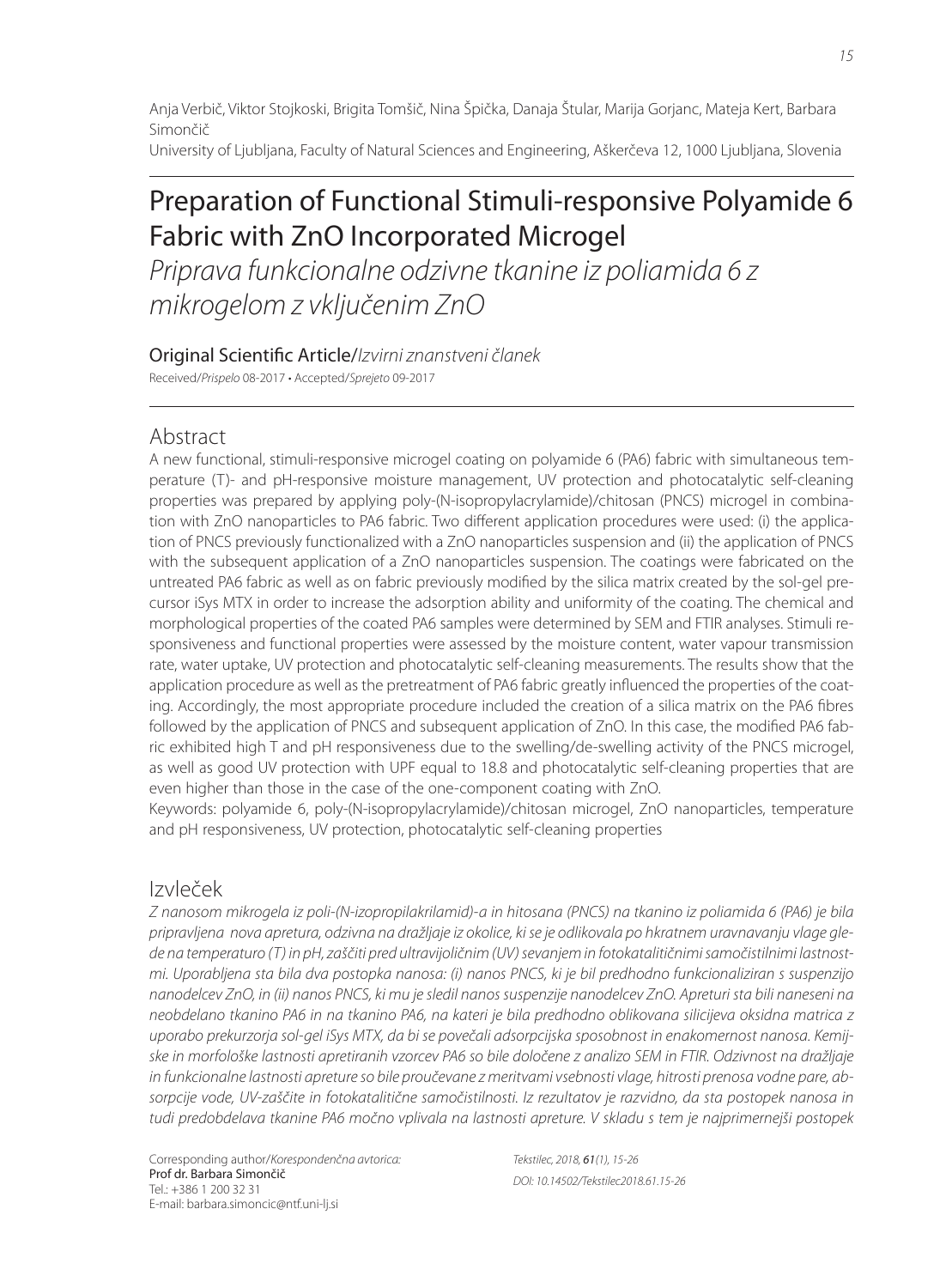oblikovanje silicijeve oksidne matrice na vlaknih PA6, ki mu je sledila nanos PNCS in naknadni nanos ZnO. V tem primeru je imela modificirana tkanina PA6 zaradi sposobnosti nabrekanja in krčenja mikrogela PNCS visoko odzivnost na T in pH, kot tudi dobro UV-zaščito z UZF, enakim 18,8, in fotokatalitične samočistilne lastnosti, ki so bile celo boljše od dobljenih pri enokomponentni apreturi z ZnO.

Ključne besede: poliamid 6, mikrogel, poli-(N-izopropilakrilamid)/hitozan, nanodelci ZnO, odzivnost na temperaturo in pH, zaščita pred UV-žarki, fotokatalitične samočistilne lastnosti

# 1 Introduction

Stimuli-responsive microgels are water-insoluble three–dimensional cross-linked polymers that can absorb and desorb large quantities of water, changing their volume by swelling or de-swelling  $[1-3]$ . Microgels can be responsive to different external stimuli, i.e., temperature, pH, ionic strength, light and electric field [1]. For textile functionalization, the most widely studied systems are temperature and pH responsive microgels due to their physiological significance. The most important temperature-responsive polymer used for the formation of microgels is poly(N-isopropylacrylamide) (pNI-PAAm), which is known to exhibit a lower critical solution temperature (LCST) that is closest to the surface temperature of human skin (32–36 °C) [3–5]. Among pH-responsive polymers, the polysaccharide biopolymer chitosan is the most popular because of its biocompatibility and biodegradability [1, 6]. A hydrogel with dual functionality, pH and temperature responsiveness can be created by combining pNIPAAm and chitosan polymers.

In textiles, the incorporation of pNIPAAm/chitosan microgel (PNCS) was mostly applied to cellulose, but rarely to polyester or other textile fibres, using the pad-dry-cure method [7–16]. To increase the coating durability, different cross-linkers were used in combination with the PNCS microgel, or they were applied to the fibres in the pretreatment process to increase their adhesion ability. Accordingly, different amounts of 1,2,3,4-butantetracarboxylic acid (BTCA) and PNCS were applied to cotton fabric to evaluate the liquid management properties and washing fastness of the coating [7, 9–11]. It was found that the PNCS microgel clearly influenced the water retention capacity of the fibres, which was directly dependant on temperature and pH. It did not appear that the presence of BTCA influenced the responsive behaviour of the PNCS [11]. Water retention capacity (WRC) increased by increasing the amount of PNCS, even more in the presence of BTCA. The PNCS cross-linked with BTCA also showed dual-responsiveness on cotton fabric after five repetitive washings [7]. The modification of fibres with PNCS microgel impaired intrinsic properties but improved textile quality and wicking, especially at temperatures above the LCST [12]. When the PNCS microgel was embedded into the silica matrix previously created on the polyester fabric using a sol-gel technology, it enhanced the stimuli responsiveness of the fabric in comparison to that modified by PNCS without the presence of the silica matrix [14]. Furthermore, air, argon or nitrogen plasma was also used for cotton surface activation before the application of the PNCS, achieving better incorporation of microgel onto the fibres [13].

To enhance the PNCS microgel functionality, controlled-release and bio-barrier formation antimicrobial agents have already been successfully incorporated into its structure by our research group and applied to cotton fibres  $[8, 17]$ . The concept of the present research was to create new functional properties that will complement the thermoregulation and moisture management for comfort improvement of textiles by preparing the PNCS microgel with UV protection and self-cleaning properties. To this end, ZnO was chosen as a very promising candidate that could provide these properties and thus contribute to the added value of the PNCS microgel coating. Namely, according to literature, ZnO is well known as an excellent UV protection and antimicrobial agent in different applications on textile substrates [18–25]. The ZnO nanoparticles were also incorporated in different hydrogels, i.e., N,N-methylenebisacrylamide [19], pNIPAAm [20],  $\beta$ -chitin [21] and chitosan [22, 25]. The film produced by incorporating ZnO nanoparticles into a pNIPAAm hydrogel had a homogeneous distribution of nanoparticles and high antimicrobial properties with no cytotoxicity towards a mammalian cell line [20]. The incorporation of ZnO nanoparticles into chitosan film enhanced the antimicrobial activity against *E. coli* and *S. aureus*]. Other properties were also improved,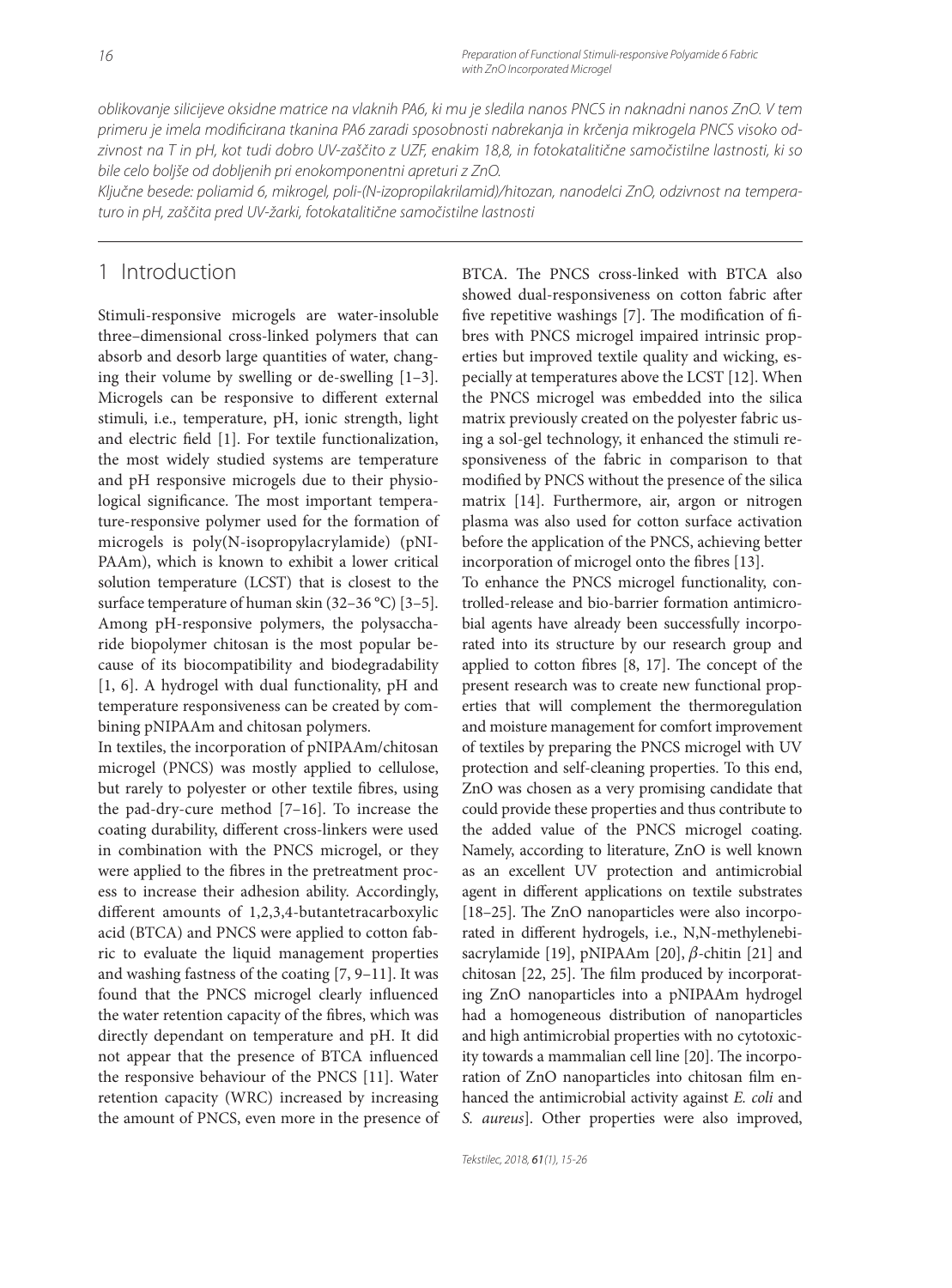such as UV-blocking and swelling behaviour in different pH solutions [25].

In this research, ZnO nanoparticles (NPs) were incorporated into PNCS microgel and applied to polyamide 6 (PA6) fabric with the aim to create pH- and temperature-responsive fabric with UVprotective and self-cleaning properties. Two different functionalization procedures were used. In the first procedure, the ZnO NPs were incorporated into the PNCS microgel, and both components were applied to the PA fabric together. In the second one, PA6 fabric was first coated by the PNCS microgel, followed by the application of ZnO NPs. Furthermore, to increase the adsorption ability of PA6 fabric, the silica matrix was first created on the fibres in which the PNCS and ZnO NPs were incorporated by both the functionalization procedures. Based on the determination of stimuli responsive, UV protective and self-cleaning properties of the coated fabric, the most effective functionalization procedure was chosen.

# 2 Experiment

### 2.1 Materials

Throughout the research, 100% PA6 plain weave fabric with a weight of 75  $g/m^2$  per unit area was used. PNCS microgel was prepared with the use of chitosan (Chitoclear, Primex, Iceland), NiPAAm (Acros Organics, Belgium), N,N-methylenebisacrylamide (Sigma-Aldrich) and ammonium persulfate (Sigma-Aldrich), ZnO suspension by ZnO powder (MK Impex Corp.) and polysiloxane matrix by using iSys MTX (CHT/Bezema Group).

### 2.2 Synthesis of PNCS microgel

The synthesis of the PNCS microgel via free radical polymerization was performed according to the procedure described by Lee et al. [26]. In 300 mL of distilled water and 3 mL of glacial acetic acid, 1.0 g of chitosan was dissolved and placed in a flask and degassed with nitrogen for 30 minutes. Next, 7.0 g of NiPAAm and 0.21 g of a cross-linking agent *N*,*N'* methylenebisacrylamide were added with intense stirring (320 rpm), and the temperature of the reaction mixture was raised to 50 °C. After 40 min, 0.9 g of ammonium persulfate was added to initiate polymerization, which caused the reaction mixture to turn turbid. The reaction proceeded in a nitrogen atmosphere at 50 °C for 3 h. Subsequently, the reaction mixture was dialysed against bi-distilled water using a Spectra/Por 4 membrane (Fisher Scientific) for 10 days to remove impurities and unreacted monomers.

### 2.3 Preparation of the ZnO nanoparticles suspension

The ZnO solution (3% concentration) was prepared by dispersing ZnO powder in bi-distilled water. The solution was stirred for 15 min while 1 mL/L  $CH<sub>3</sub>COOH$  30% was added dropwise. Then, the solution was sonicated for 30 min.

### 2.4 Functionalization of PNCS microgel and its application to the polyamide 6 fabric

Prior to the deposition of the functionalized microgel, a polysiloxane matrix was applied to the PA6 fabric to assure an even distribution of the functionalized PNCS microgel particles. For this purpose, an aqueous solution of a reactive organic-inorganic binder iSys MTX was used in a concentration of  $15$  g/l. The latter was applied by the pad-dry-cure procedure, which included full immersion of the fabric sample, wringing by 60% wet pick up, drying for 1 minute at 100 °C and curing at 150 °C for 5 minutes.

Functionalization of PNCS microgel was obtained using two approaches. In the first approach, the microgel was functionalized directly in the suspension and applied to the PA6 fabric. In this case, the suspension of the microgel was heated to 50 °C (above the LCST of poly-NiPAAm). The expelled water was removed and replaced with the same amount of ZnO NPs suspension. Afterwards, the obtained suspension was cooled to 20 °C to stimulate the microgel swelling and thus absorb the ZnO NPs into the PNCS microgel. The process of heating and cooling was repeated twice. The functionalized microgel was then applied to the PA6 fabric, using the paddry procedure, which included the full immersion of the fabric sample into the corresponding suspension, wringing by 60% wet pick up and drying for 1 minute at 100 °C.

In the second approach, the microgel suspension was firstly applied to the PA6 fabric, using the paddry process and the same parameters as described in the first approach. During drying, the fabric samples were exposed to hot air which resulted in the de-swelling of the PNCS microgel particles. Drying was followed by an immediate immersion of the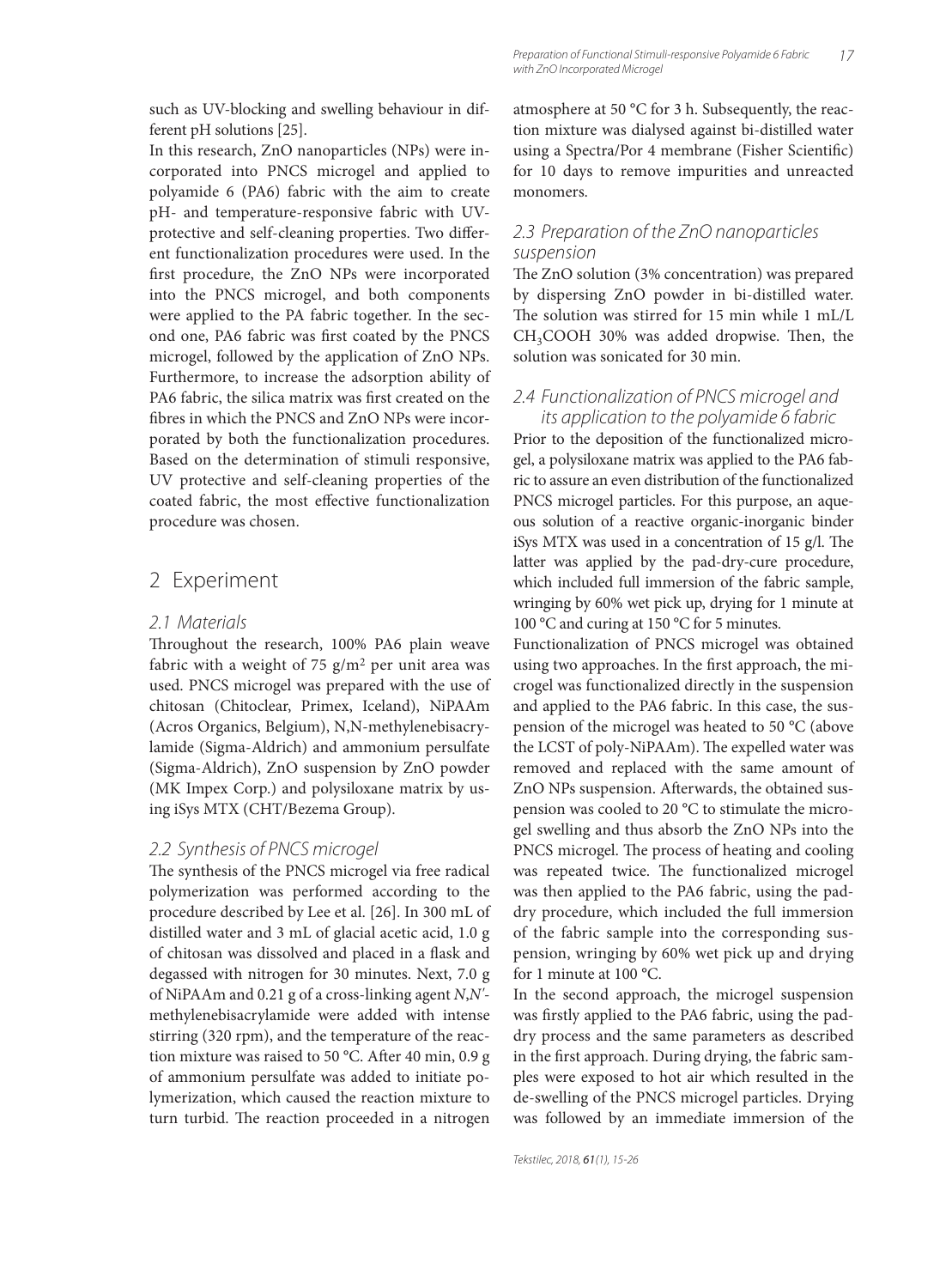| Sample code     | Chemical modification                                                                                            |  |  |  |  |
|-----------------|------------------------------------------------------------------------------------------------------------------|--|--|--|--|
| <b>PA</b>       | No treatment                                                                                                     |  |  |  |  |
| PA(PNCS-ZnO)    | Application of PNCS previously functionalized with ZnO NPs suspension                                            |  |  |  |  |
| PA(PNCS+ZnO)    | Application of PNCS followed by the application of ZnO NPs suspension                                            |  |  |  |  |
| PA-Si           | Application of iSys MTX                                                                                          |  |  |  |  |
| PA-Si(PNCS-ZnO) | Application of iSys MTX followed by the application of PNCS previously<br>functionalized with ZnO NPs suspension |  |  |  |  |
| PA-Si(PNCS+ZnO) | Application of iSys MTX followed by the application of PNCS with subsequent<br>application of ZnO NPs suspension |  |  |  |  |
| PA(ZnO)         | Application of ZnO NPs suspension                                                                                |  |  |  |  |

Table 1: Sample codes according to the chemical modification

samples into the ZnO NPs suspension at room temperature for approximately 1 minute. Previously dehydrated PNCS microgel particles swelled and absorbed the ZnO NPs suspension. Finally, the fabric samples were dried for 1 minute at 100 °C.

For the purpose of comparison, both approaches were performed on PA6 fabric without the application of the polysiloxane matrix. ZnO NPs were also applied to the fabric individually. Sample codes according to the chemical modification are presented in Table 1.

#### 2.5 Analytical Methods

#### 2.5.1 Scanning Electron Microscopy (SEM)

SEM was conducted on a JSM-6060 LV (JEOL, Japan). Prior to the SEM analysis, samples were coated with a layer of gold to ensure sufficient electrical conductivity. SEM micrographs were taken at 1000x and 3000x magnification.

### 2.5.2 Fourier Transform Infrared Spectroscopy (FT-IR)

FT-IR spectra were obtained on a FT-IR spectrometer (Perkin Elmer, UK). The spectra were recorded over the range of  $4,000-600$  cm<sup>-1</sup> with a resolution of 4 cm–1. An average of 16 spectra were taken per sample.

#### 2.5.3 Moisture content

Temperature responsiveness was assessed by measuring the moisture content (*MC*) using a Moisture analyser MLB 50-3C (Kern and Sohn, Germany). Studied samples were pre-conditioned at 65% relative humidity at 20 and 40 °C for 24 hours before they were put in a moisture analyser and dried at 50 °C until constant mass was reached. The value of  $MC$ was determined by the following equation:

$$
MC = \left(\frac{m_o - m_f}{m_o}\right) \times 100\,\text{[\%]}
$$
 (1),

where  $m_0$  is the mass of the preconditioned sample and  $m_f$  the final mass of the sample after drying. For each sample, five measurements of MC were obtained and presented as the mean value with standard deviation.

#### 2.5.4 Water vapour permeability

Water vapour permeability was determined according to the standard method UNI 4818-26 and performed at 65% relative humidity at 20 and at 40 °C. The water vapour transmission rate (WVTR) was calculated using the following equation:

$$
WVTR = \frac{\Delta m \cdot 24}{S \cdot t} \left[ \text{gm}^{-2} \text{ day}^{-1} \right] \tag{2},
$$

where Δ*m* is the change of mass, *S* is the testing area of the fabric sample (actual value 7 cm2) and *t* is the time of testing (actual value 24 h). For each sample, three measurements were performed and the mean value was calculated.

#### 2.5.6 Water uptake

To evaluate the dual pH and temperature responsiveness of the PNCS microgel, the samples of known mass were immersed for 30 minutes in the buffer solutions of pH 3 at 20  $^{\circ}$ C and of pH 10 at 40  $^{\circ}$ C. Afterwards, the samples were taken from the buffers, and their mass was determined. Water uptake (*WU*) was determined by the following equation:

$$
WU = \left(\frac{m_w - m_o}{m_o}\right) \times 100\,\text{[%]}
$$
 (3),

where  $m_w$  is the weight of the sample taking up water and  $m<sub>o</sub>$  is the initial weight of the sample.

Tekstilec, 2018, 61(1), 15-26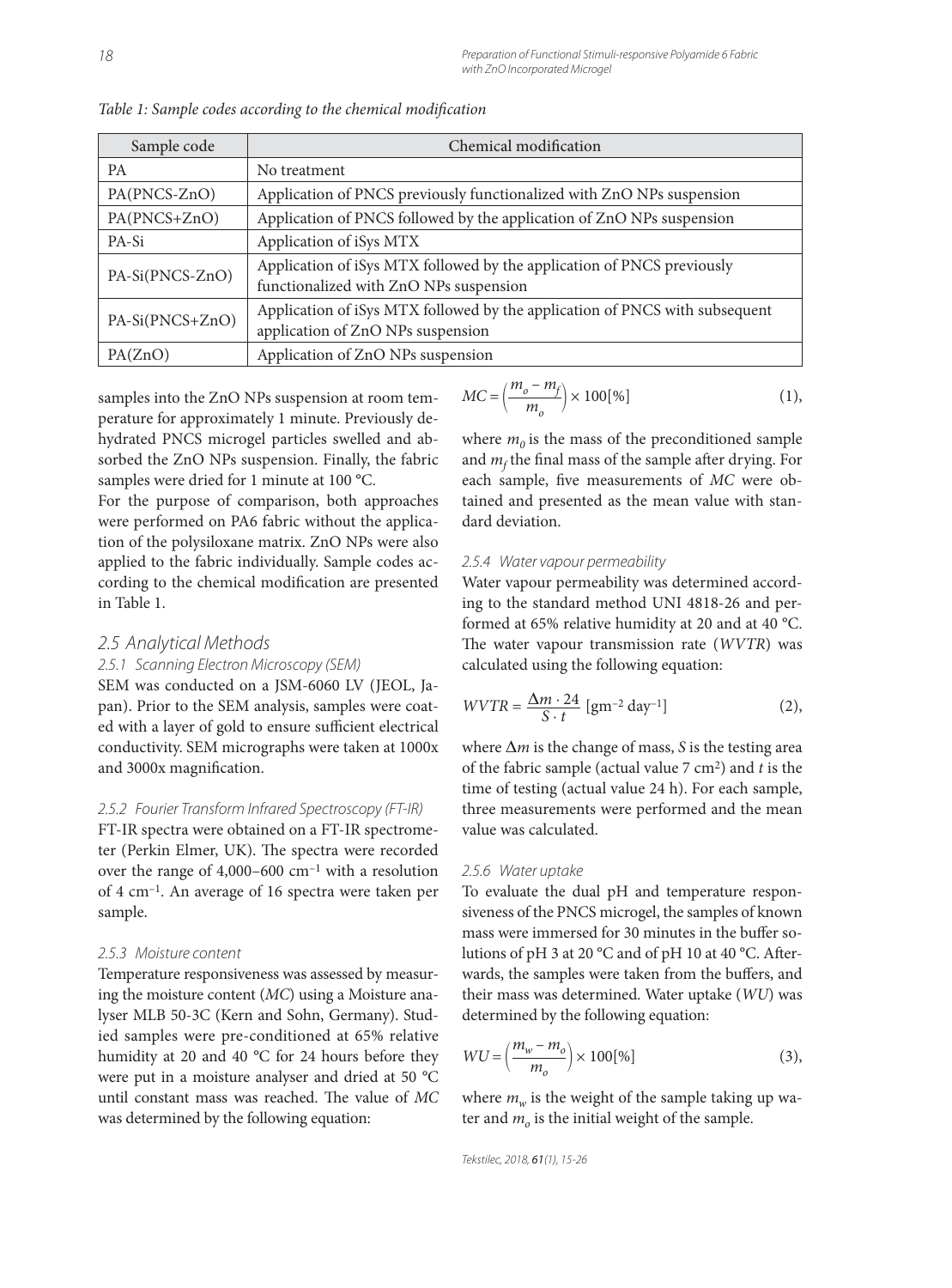19 Preparation of Functional Stimuli-responsive Polyamide 6 Fabric with ZnO Incorporated Microgel

#### 2.5.6 Ultraviolet protection factor

The ultraviolet protection factor (*UPF*) of the untreated and functionalized fabric samples was determined according to the AATCC TM 183 standard and measurements were performed using a Varian CARY 1E UV/VIS spectrophotometer (Varian, Australia) containing a DRA-CA-301 integration sphere and Solar Screen software. The transmissions of the ultraviolet radiation through samples were measured in the spectral range between 280 and 400 nm, and the average transmittance (*T*) with the wavelengths between 315 and 400 nm (UV-A), 280 and 315 nm (UV-B) and 280 and 400 nm (UV-R) were determined from the measurements. *UPF* was calculated according to the following equation:

$$
UPF = \frac{\sum_{\lambda=280}^{400} \cdot E_{\lambda} \cdot S_{\lambda} \cdot \Delta \lambda}{\sum_{\lambda=280}^{400} \cdot E_{\lambda} \cdot S_{\lambda} \cdot T_{\lambda} \cdot \Delta \lambda}
$$
(4),

where  $E_{\lambda}$  is the relative erythemal spectral effectiveness,  $S_\lambda$  is the solar spectral irradiance,  $T_\lambda$  is the spectral transmittance of the specimen, and  $\Delta\lambda$  is the measured wavelength interval in nm. The UPF rating and UVR protection categories were determined from the calculated UPF values according to the Australian/New Zealand Standard: Sun protective clothing - Evaluation and classification.

#### 2.5.7 Photocatalytic self-cleaning efficiency

The photocatalytic self-cleaning properties of the studied samples due to the presence of ZnO nanoparticles were determined by measuring the fading of coffee stains when exposed to UV light. Samples were immersed in a 2.5% coffee solution and air dried under ambient conditions. The photocatalytic activities of the samples were assessed by monitoring the degradation of the coffee stain after 3, 6 and 9 hours after the exposure of the samples to artificial light at 65  $\pm$  2% relative humidity and 20  $\pm$  1 °C in a Xenotest Alpha (Atlas, USA), equipped with a xenon lamp with an adjustable radiation power region 0.8–2.5 kVA and an expanded range of radiation (300–400 nm). An assessment of the degradation of the stain was performed using the reflectance measurements, *R*, of the studied samples on a Datacolor Spectraflash SF 600 spectrophotometer (Datacolor, Switzerland) using D 65/10° light. For each sample, ten measurements of the *R* value were obtained, and the corresponding *K*/*S* values were calculated according to the Kubelka–Munk equation [27]:

$$
\frac{K}{S} = \frac{(1 - R)^2}{2R} \tag{5}
$$

where  $\frac{K}{S}$  is the ratio of the coefficient of light absorption (*K*) to the coefficient of light scattering (*S*) and *R* is the reflectance at 400 nm. Based on the  $\frac{K}{S}$ values, the stain degradation degree expressed as a  $\frac{\Delta K}{S}$  value was determined according to the literature [27, 28]:

$$
\frac{\Delta K}{S} = \frac{\left(\frac{K}{S}\right)_1 - \left(\frac{K}{S}\right)_2}{\left(\frac{K}{S}\right)_1} \times 100\,\text{[%]}
$$
\n(6),

where  $\left(\frac{K}{S}\right)_1$  belongs to the non-illuminated sample and  $\left(\frac{K}{S}\right)_2$  to the illuminated sample.

# 3 Results and discussion

#### 3.1 Coatings characterization

The SEM images in Fig. 1 reveal the morphology changes of the PA6 fibre surface caused by the applied coatings. Whereas the fibre surface of the PA and PA-Si samples are smooth, indicating that the presence of the silica matrix did not significantly change the topography of fibres, with respect to the magnification scale used, the application of PNCS increased the structured roughness of the fibre surface. Bright spots which are clearly visible on the PA(ZnO) sample are attributed to the ZnO particles, which confirm that smaller to larger agglomerates of ZnO nanoparticles were formed on the fibres. ZnO agglomerates can also be seen in the presence of PNCS, which suggests that the particles were entrapped in the structure of the microgel.

Chemical changes of the studied samples were determined using ATR FT-IR spectroscopy (Fig. 2). Sample PA displays absorption bands characteristic for the amide groups, which are present at 1634 cm<sup>-1</sup> (amide I),  $1535 \text{ cm}^{-1}$  (amide II) and  $1262 \text{ cm}^{-1}$ (amide III) [29, 30]. Additionally, absorption bands characteristic for the secondary NH group appear at 3291 cm<sup>-1</sup> and 3088 cm<sup>-1</sup>, as well as CH<sub>2</sub> asymmetrical stretching at 2924  $cm^{-1}$  and 2854  $cm^{-1}$ , absorption band characteristic for  $C=O$  group at 1744 cm<sup>-1</sup>, a set of the relatively weak bends associated with the fingerprint of aliphatic polyamides in the region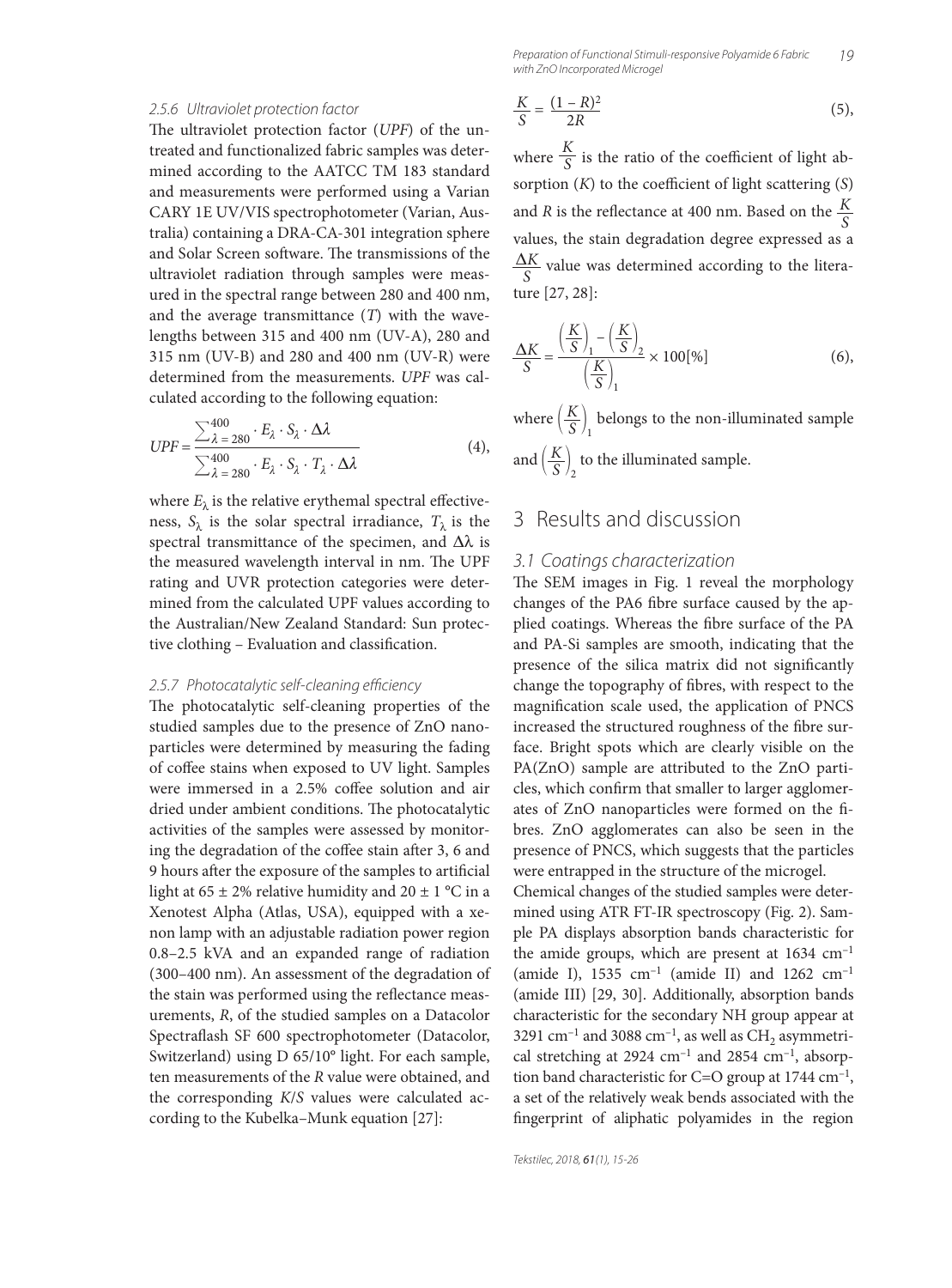Preparation of Functional Stimuli-responsive Polyamide 6 Fabric with ZnO Incorporated Microgel



Figure 1: SEM images of untreated and differently coated samples

Tekstilec, 2018, 61(1), 15-26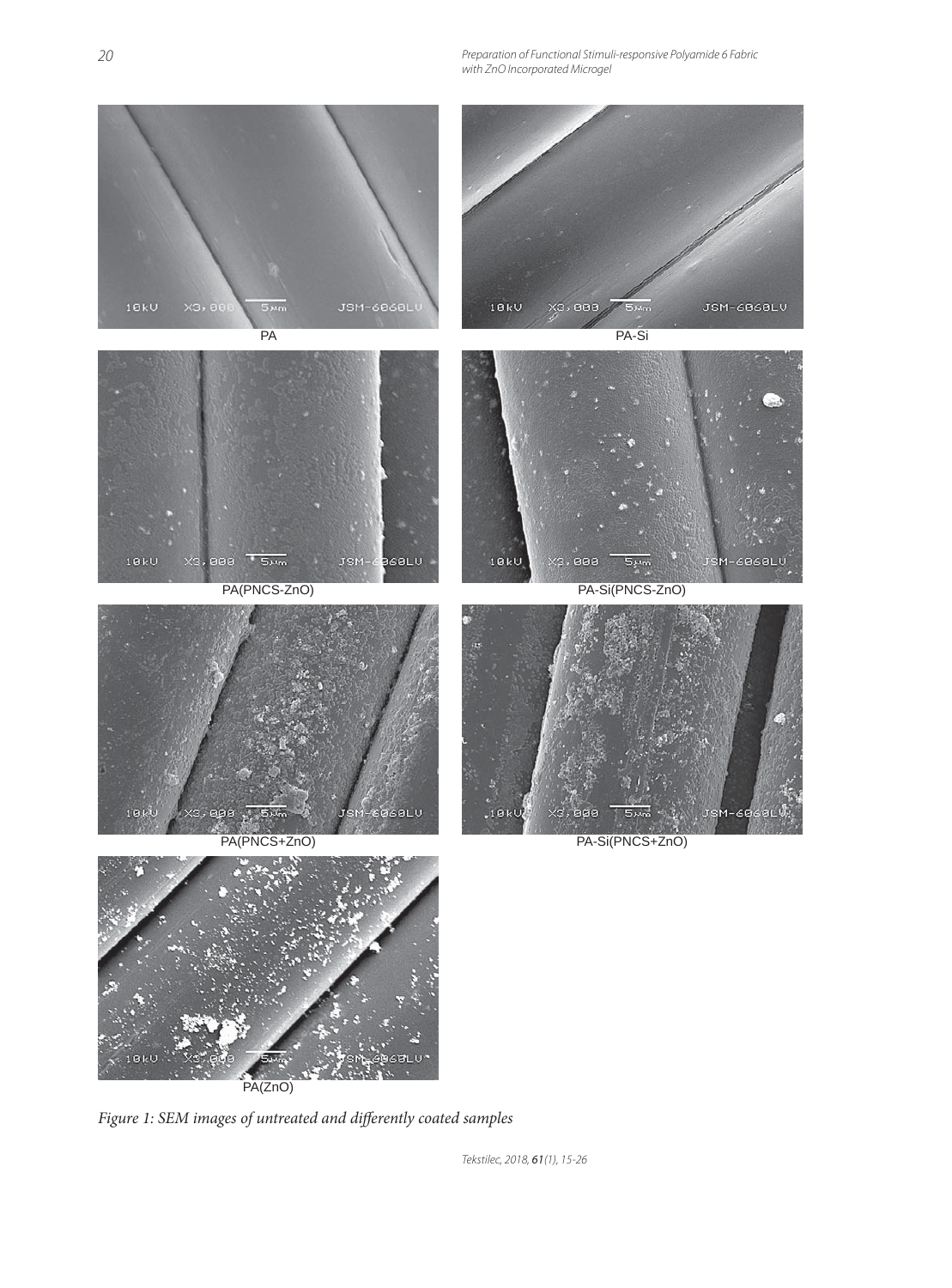1500–900 cm<sup>-1</sup> and an absorption band at 689 cm<sup>-1</sup>, which can be ascribed to the bending motion of the O=C–N group are clearly evident [29]. Similar spectra were obtained for all of the coated samples, although the intensities of the aforementioned bands decreased. This phenomenon was most prominent at 2924 cm–1, 2854 cm–1 and 1744 cm–1. Absorption bands, ascribed to PNCS and Si coatings were overlapped by those of PA6 [29]. Namely, characteristic bands of PNCS microgel, contributed by the presence of N–H stretching vibrations appear at 1456 cm–1 and the bands characteristic for amide I and amide II appear at  $1645$  cm<sup>-1</sup> and  $1535$  cm<sup>-1</sup>, while siloxane chains in the silica matrix could be seen by the formation of an absorption band at 1085 cm–1. Due to the overlapping, no additional bands indicating the presence of PNCS and Si coatings could be observed. Hence, ZnO particles could not be detected from the ATR spectra.



*Figure 2: ATR FT-IR spectra of the untreated and coated samples in the 4,000–600 cm–1 spectral region*

### 3.2 Functional properties of the coated samples

#### 3.2.1 Temperature responsiveness

To determine the temperature responsiveness of the PNCS microgel on the samples, moisture content (*MC*) (Fig. 3) and water vapour transmission rate (*WVTR*) (Fig. 4) at 20 °C and 40 °C (i.e., below and above the LCST of poly-NiPAAm) were investigated. The swelling of the hydrophilic PNCS at 20  $^{\circ}$ C caused an increase in the *MC* values for all microgel coated samples, with respect to the PA and PA-Si

samples. Increasing the temperature from 20 °C to 40 °C led to the de-swelling of the PNCS microgel, which resulted in water expulsion from the hydrophobic microgel and, consequently, a decrease in the *MC* values. However, the results in Fig. 3 show that the *MC* values of the PA(PNCS-ZnO), PA/ (PNCS+ZnO), PA-Si(PNCS-ZnO) samples, gathered at 40 °C were unexpectedly higher, compared to the values of the PA and PA-Si samples. Only the PA-Si(PNCS+ZnO) sample possessed a lower *MC* value, compared to the untreated PA6 sample. Such behaviour could not be easily explained, although these results suggest that the incorporation of ZnO particles into the microgel slightly hindered the deswelling ability of the PNCS microgel. The de-swelling ability was most hindered, when PNCS was previously functionalized with ZnO nanoparticles and subsequently applied onto the PA6 fabric.



*Figure 3: Moisture content, MC, of the untreated and*  differently coated samples obtained after precondi*tioning at 65% R.H. and 20 °C and 40 °C*

The *MC* results are in good correlation with the *WVTR* results, presented in Fig. 4. The swelling of the PNCS on the PA6 fabric at 20 °C increased the closed surface of the fabric and decreased its porosity, which affected the lower water vapour permeability in comparison to the PA and PA-Si samples. The water vapour permeability of all the samples increased at 40 °C compared to 20 °C, although was reduced in the case of the PA(PNCS-ZnO), PA/ (PNCS+ZnO), PA-Si(PNCS-ZnO) samples due to the insufficient de-swelling of the microgel. The only exception was the PA-Si(PNCS+ZnO) sample, for which approximately 26% higher WVTR was obtained compared to the PA sample, since the deswelling of the microgel was unhindered and the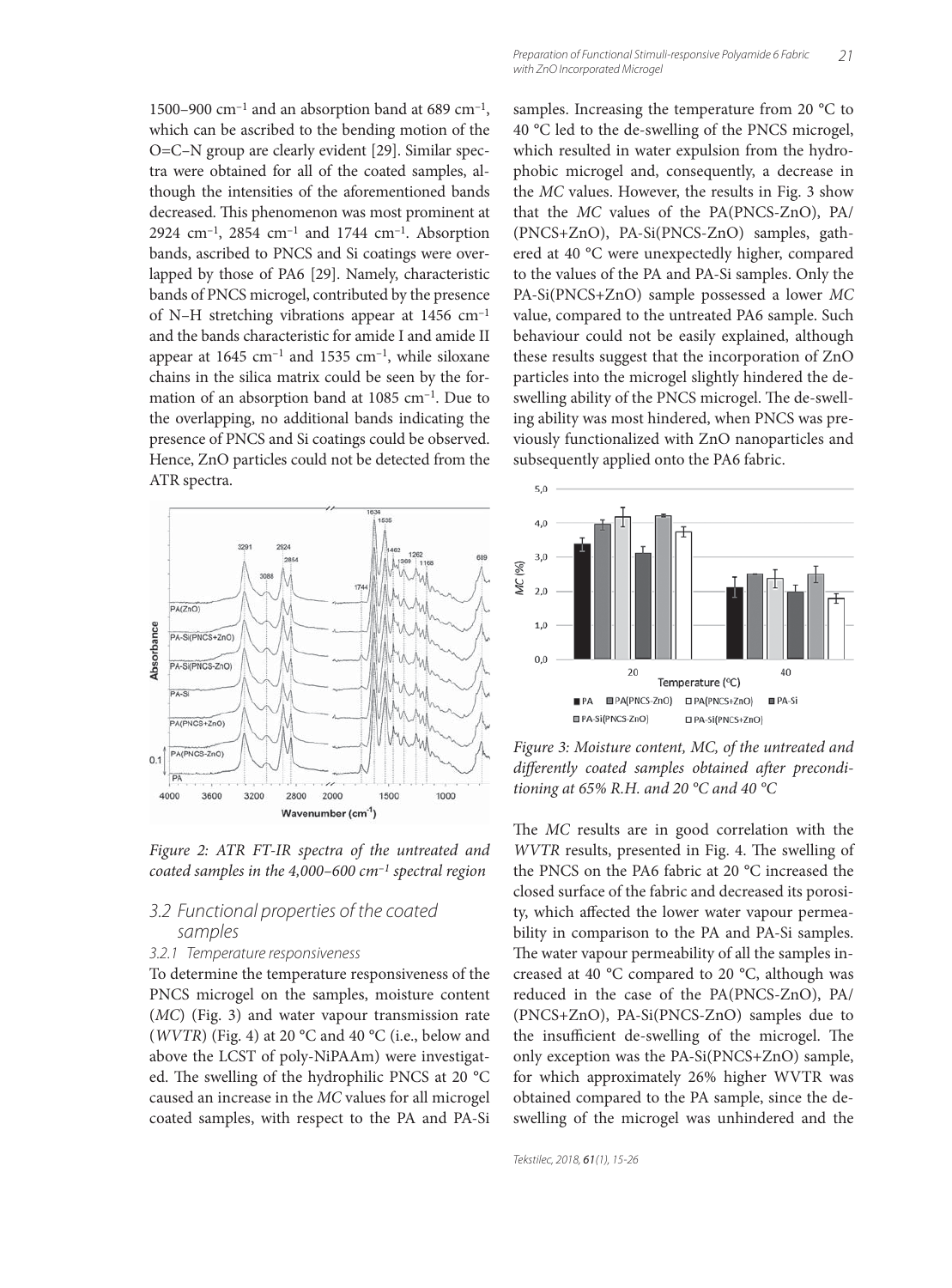pores between the fibres and yarns in the fabric structure enlarged. Without a doubt, the *MC* results suggest that the coating created by the application of iSys MTX followed by the application of PNCS with the subsequent application of the ZnO nanoparticles suspension has the highest temperature responsiveness.



*Figure 4: Water vapour transition rate (WVTR) of*  untreated and differently coated samples determined *at 20 °C and 40 °C*

#### 3.2.2 Dual temperature- and pH-responsiveness

The *WU* results presented in Fig. 5 show the dual temperature and pH responsiveness of the PNCS microgel. At pH value 3 and the temperature of 20 °C, both polyNiPAAm and chitosan within the microgel were in hydrophilic form, thus the microgel reached its fully swollen state. On contrary, at pH 10 and 40 °C, both polyNiPAAm and chitosan were in hydrophobic state and the microgel was in the fully deswollen state. As seen from Fig. 5, the presence of PNCS on the coated samples increased water uptake by 7–12% when samples were immersed in acidic solution at room temperature. The highest increase in *WU* was obtained for the PA-Si(PNCS+ZnO) sample. In contrast, after the samples were immersed in an alkaline buffer solution at 40 °C, the *WU* values did not vary significantly, irrespective of the present coating, meaning that the *WU* of the coated samples were similar to the *WU* of the untreated PA sample, when PNCS was hydrophobic. These results are reasonable since PA6 fibres are hydrophobic by nature and therefore are poorly swollen and wetted in water. Results are contrary to the one obtained in the case of PNCS microgel applied on the hydrophilic cotton fibres, where the water absorption to the amorphous region of the fibres could have also occurred, despite the presence of the de-swelled microgel on the fibre surface [10, 17].



Figure 5: Water uptake (WU) of untreated and differently coated samples obtained after being immersed *for 30 min in the buffer solution of pH 3 at 20 °C and in the buffer solution of pH 10 at 40 °C* 

#### 3.2.3 UV protection

The results of the UV protection properties calculated for the untreated and coated samples (Table 2) show that the lowest UPF values, equal to 4.79 and 4.68, were obtained for PA and PA-Si samples, respectively, indicating that these samples exhibited insufficient UV protection. This suggests that no UV active additives were included in the melt spinning process of the PA6 fibres and that the silica matrix created on the fibres surface did not act as a UV absorber. The UPF of the samples increased in the presence of ZnO, which represented a UV active component in the coating. Accordingly, the UPF value of the PA(ZnO) sample increased to 12.46 which is rated as good UV protection. It is also clearly evident from the results that the finishing procedure significantly influenced the UV protection properties of the fibres. Whereas the UPF values of the PA(PNCS-ZnO) and PA-Si(PNCS-ZnO) samples increased only from 4.79 to 6±0.2, the UPF values of the PA(PNCS+ZnO) and PA-Si(PNCS+ZnO) samples were much higher and reached values of 15.28 and 18.25, respectively. This indicates that the coatings created by the subsequent application of ZnO suspension to the fabric sample previously modified by

Tekstilec, 2018, 61(1), 15-26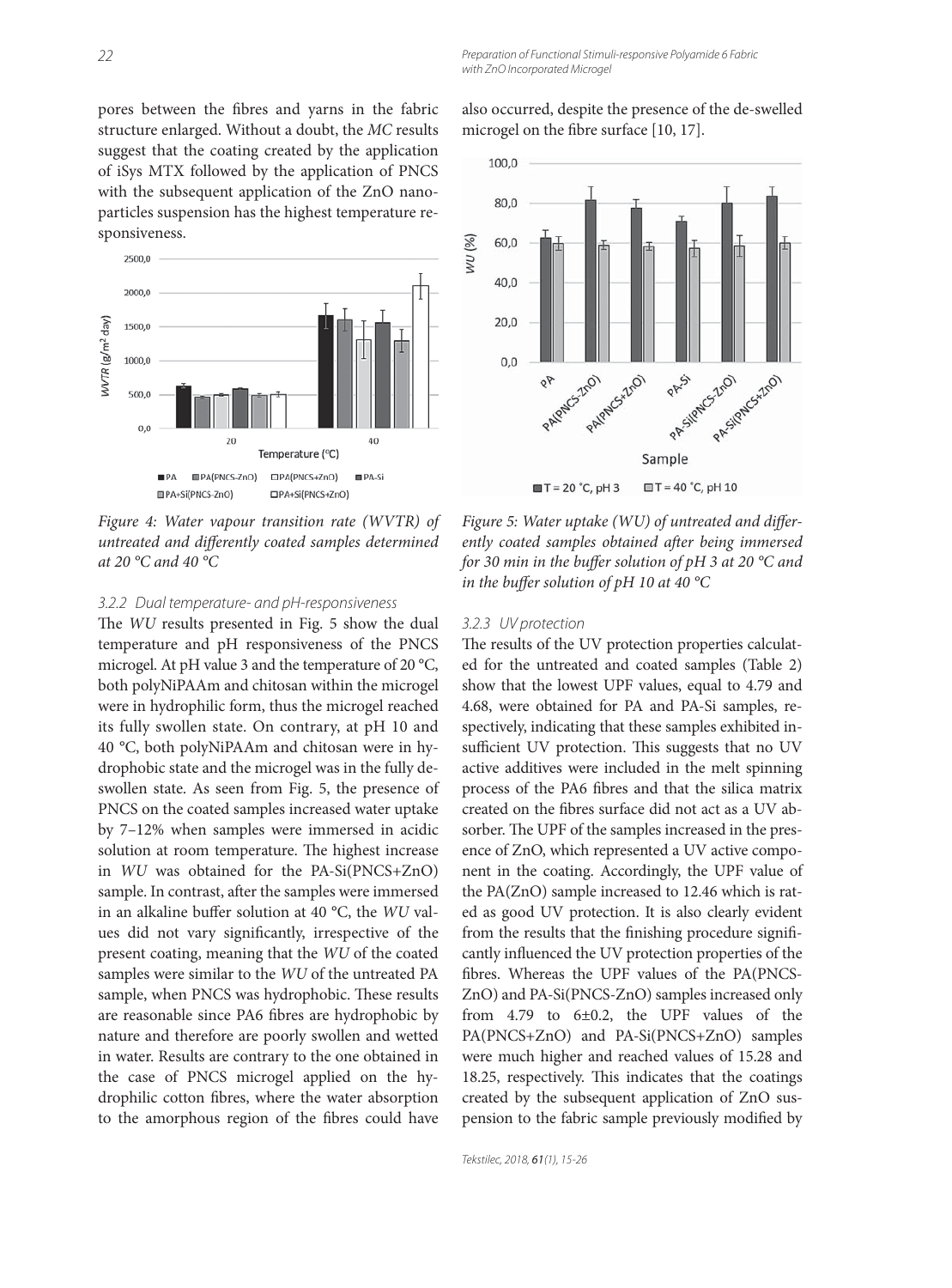| Sample code     | Mean<br><b>UPF</b> | T(UVA)<br>$\lceil\% \rceil$ | T(UVB)<br>$\lceil \% \rceil$ | T(UVR)<br>[%] | <b>UVA</b><br>blocking<br>$\lceil \% \rceil$ | <b>UVB</b><br>blocking<br>[%] | <b>UPF</b><br>rating | <b>UVR</b><br>protection<br>category |
|-----------------|--------------------|-----------------------------|------------------------------|---------------|----------------------------------------------|-------------------------------|----------------------|--------------------------------------|
| <b>PA</b>       | 4.79               | 31.70                       | 21.45                        | 28.27         | 68.30                                        | 78.55                         | 5                    | non-rateable                         |
| PA(PNCS-ZnO)    | 6.25               | 26.18                       | 16.06                        | 22.87         | 73.82                                        | 83.94                         | 6                    | non-rateable                         |
| PA(PNCS+ZnO)    | 15.28              | 13.10                       | 6.52                         | 11.02         | 86.90                                        | 93.48                         | 15                   | good                                 |
| PA-Si           | 4.68               | 31.61                       | 21.93                        | 28.34         | 68.39                                        | 78.07                         | 5                    | non-rateable                         |
| PA-Si(PNCS-ZnO) | 5.81               | 26.93                       | 17.47                        | 23.80         | 73.07                                        | 82.53                         | 6                    | non-rateable                         |
| PA-Si(PNCS+ZnO) | 18.80              | 11.56                       | 5.25                         | 9.58          | 88.44                                        | 94.75                         | 19                   | ' good                               |
| PA(ZnO)         | 12.46              | 15.38                       | 8.03                         | 13.02         | 84.65                                        | 91.97                         | 13                   | good                                 |

*Table 2: Mean UPF, UPF rating and UVR protection categories for untreated and differently coated samples* 

PNCS were much more effective against UV radiation in comparison to the coatings including PNCS which was first functionalized by ZnO nanoparticles and afterwards applied to the PA6 fabric, irrespective of the presence of the silica matrix.

#### 3.2.4 Photocatalytic self-cleaning

The results of the coffee stain degradation as a measure of photocatalytic self-cleaning properties of the coatings due to the presence of ZnO nanoparticles are presented in Fig. 6. It was observed that during the illumination of the samples, the colour of the coffee stains became lighter because of their photodegradation, which caused a decrease in the *K*/*S* values of the samples. According to equation 5, the greater the decrease in the *K*/*S* value is, the higher the Δ*K*/*S* value is, and the greater is the photocatalytic self-cleaning efficiency of the coating.



*Figure 6: Degree of coffee stain degradation (* $\Delta$ *K/S) on* untreated and differently coated samples after their il*lumination for 3, 6 and 9 hours*

The degradation rate of the coffee stain was significantly higher on the coated samples, with respect to the PA sample. Throughout the whole period of the illumination, the maximal degree of stain degradation was observed in the case of the PA-Si(PNCS-ZnO) and PA-Si(PNCS+ZnO) samples with almost the same Δ*K/S* values, which were much higher than those obtained for the PA(ZnO), PA(PNCS-ZnO) and PA(PNCS+ZnO) samples. This suggests that the presence of the silica matrix had a greater effect on the ZnO photocatalytic self-cleaning properties, than the method of incorporation of the ZnO particles into the coating. It is well known that  $SiO<sub>2</sub>$ does not exhibit a photocatalytic self-cleaning activity [31], therefore the most reasonable explanation for this phenomenon is that the silica matrix increased the uniformity of the PNCS and ZnO coatings on the PA6 fabric and thus contributed to the behaviour of the coatings.

## 4 Conclusion

In this work, coatings consisting of temperatureand pH-responsive PNCS microgel functionalized with ZnO were successfully fabricated on PA6 fabric, using different application procedures. The results show that the swelling caused the increase in the MC values for all samples with the microgel coating compared to the untreated PA and PA-Si samples The hydrophilic and hydrophobic character of PNCS was clearly shown when the swelling and de-swelling ability of the microgel was investigated in a buffer solution at pH 3 and 20  $^{\circ}$ C when pNi-PAAm and chitosan components were in hydrophilic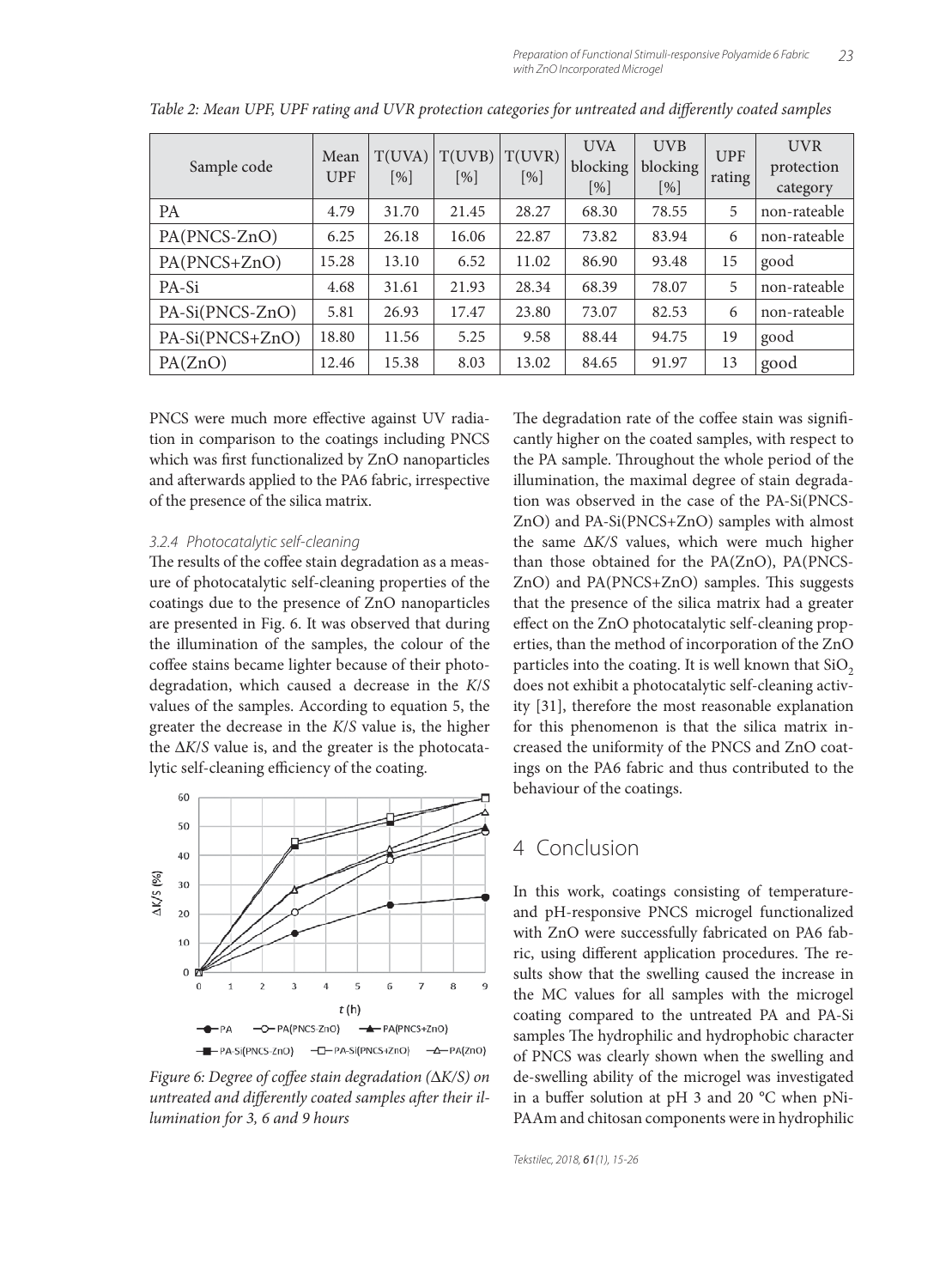form and at pH 10 and 40 °C when polyNiPAAm and chitosan components were in hydrophobic form. The presence of ZnO provided the UV protection and photocatalytic self-cleaning properties of the coatings. The results also show that the application procedure of the coating greatly influenced its stimuli responsiveness and functionality. The highest swelling/de-swelling ability with simultaneous good UV protection and the most effective photocatalytic self-cleaning properties was obtained for the coating that was created by the application of PNCS to the PA6 fabric previously modified by the silica matrix followed by the subsequent application of ZnO particles to the PNCS.

### *Acknowledgement*

This work was carried out in the framework of the *courses Advanced Finishing Processes and Chemical Functionalisation of Textiles in the Master Study Pro*gramme, Textile and Clothing Planning. The research *was supported by the Slovenian Research Agency (Program P2-0213, Infrastructural Centre RIC UL-NTF).*

# References

- 1. JOCIĆ, Dragan. Polymer-based smart coatings for comfort in clothing. *Tekstilec,* 2016, **59**(2), 107–114, doi: 10.14502/Tekstilec2016.59.107- 114.
- 2. SAMAL, Sangram Keshari, DASH, Mamoni, DUBRUEL, Peter, VAN VLIERBERGHE, S. Smart polymer hydrogels: properties, synthesis and applications. In *Smart polymers and their applications.* Edited by Maria Rosa Aguilar, Julio San Román. Cambridge : Woodhead Publishing, 2014.
- 3. KUREČIČ, Manja, SFILIGOJ-SMOLE, Majda, STANA-KLEINSCHEK, Karin. UV polymerization of poly (N-isopropylacrylamide) hydrogel. In *Materiali in tehnologije*, 2012, **46**(1), 87–91.
- 4. MINGHONG, Wu, BAO, Borong, CHEN, Jie, XU, Yinjuan, ZHOU, Shiru, MA, Zue-Teh. Preparation of thermosensitive hydrogel (PP-g-NI-PAAm) with one switching for controlled release of drugs. *Radiation Physics and Chemistry,*  1999, **56**(3), 341–346, doi:10.1016/S0969-806- X(99)00196-6.
- 5. SCHWARTZ, Véronique B., THETIOT, Franck, RITZ, Sandra, PUTZ, Sabine, CHORITZ, Lars,

LAPPAS, Alexandros, FORCH, Renate, LAND-FESTER, Katharina, JONAS, Ulrich. Antibacterial surface coatings from zinc oxide nanoparticles embedded in poly/N -isopropylacrylamide hydrogel surface layers. *Advanced Functional Materials*, 2012, **22**(11), 2376–2386, doi: 10. 1002/adfm.201102980.

- 6. DASH, Mamoni, CHIELLINI, Federica, OT-TENBRITE, Raphael M., CHIELLINI, Emo. Chitosan − A versatile semi-synthetic polymer in biomedical applications. *Progress in Polymer Science*, 2011, **36**(8), 981–1014, doi: 10.1016/j. progpolymsci.2011.02.001.
- 7. BASHARI, Azadeh, HEMMATINEJAD, Nahid, POURJAVADI, Ali. Surface modification of cotton fabric with dual-responsive PNIPAAm/chitosan nano hydrogel. *Polymers for Advanced Technologies*, 2013, **24**(9), 797–806, doi: 10.1002/ pat.3145.
- 8. ŠTULAR, Danaja, JERMAN, Ivan, SIMONČIČ, Barbara, TOMŠIČ, Brigita. Tailoring of temperature- and pH-responsive cotton fabric with antimicrobial activity: effect of the concentration of a bio-barrier-forming agent. *Carbohydrate polymers*, 2017, **174**, 677–687, doi: 10.1016/j. carbpol.2017.06.124.
- 9. KULKARNI, Amit, TOURRETTE, Audrey, WARMOESKERKEN, Marijn M. C. G., JOCIĆ, Dragan. Microgel-based surface modifying system for stimuli-responsive functional finishing of cotton. *Carbohydrate Polymers,* 2010, **82**(4), 1306–1314, doi: 10.1016/j.carbpol.2010.07.011.
- 10. LAVRIČ KRIŽMAN, Pavla, WARMOESKERK-EN, Marijn M. C. G., JOCIĆ Dragan. Functionalization of cotton with poly-NiPAAm/chitosan microgel. Part I. Stimuli-responsive moisture management properties. *Cellulose,* 2012, **19**(1), 257–271, doi: 10.1007/s10570-011-9632-x.
- 11. LAVRIČ KRIŽMAN, Pavla, TOMŠIČ, Brigita, SIMONČIČ, Barbara, WARMOESKERKEN, Marijn M. C. G., JOCIĆ, Dragan. Functionalization of cotton with poly-NiPAAm/chitosan microgel: Part II. Stimuli-responsive liquid management properties. *Cellulose,* 2012, **19**(1), 273–287, doi: 10.1007/s10570-011-9635-7.
- 12. BASHARI, Azadeh, HEMMATINEJAD, Nahid, POURJAVADI, Ali. Effect of stimuli- responsive nano hydrogel finishing on cotton fabric properties. *Indian Journal of Fibre & Textile Research,*  2015, **40**(4), 413–436.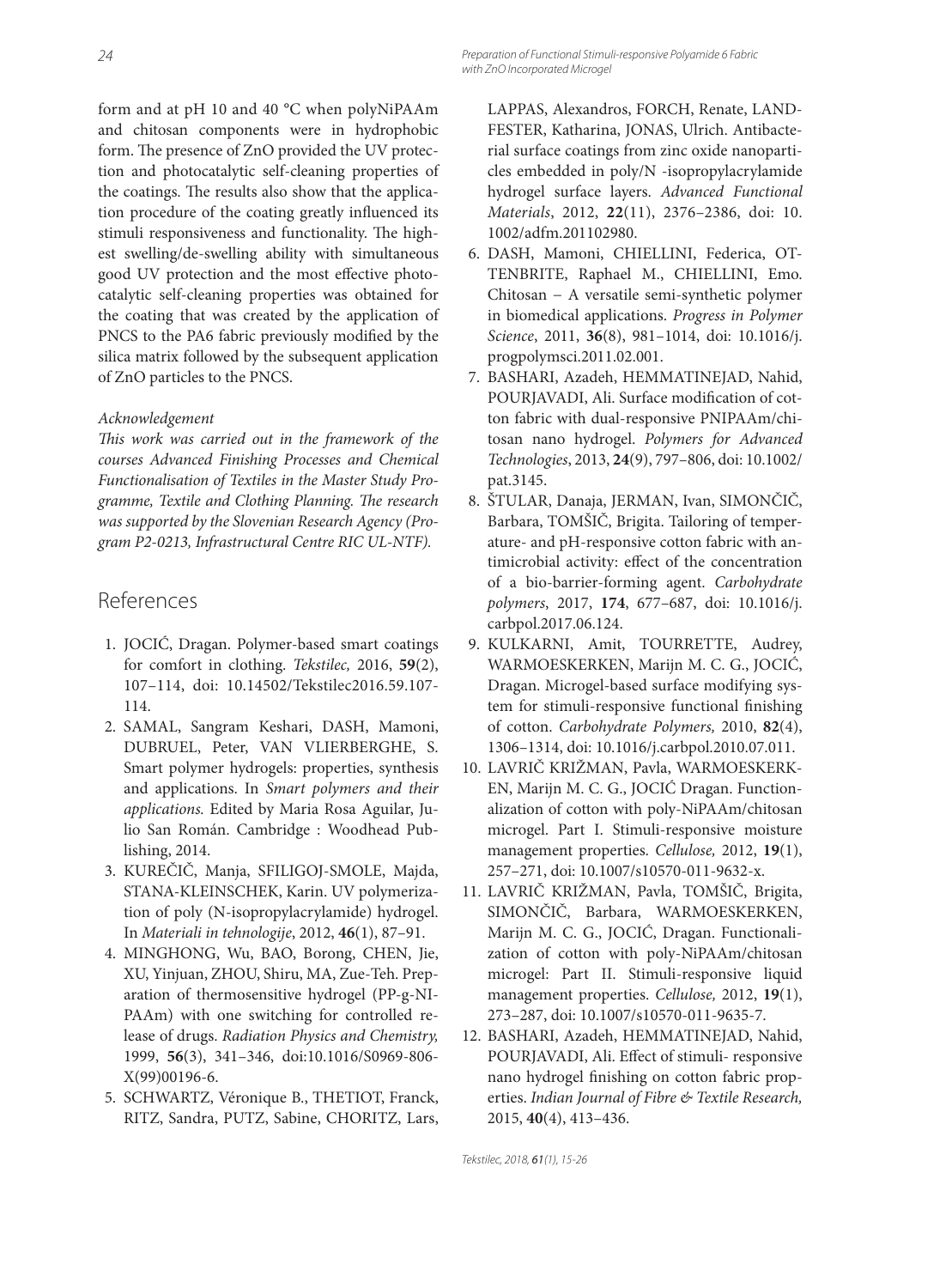- 13. TOURRETTE, Audrey, DE GEYTER, Nathalie, JOCIČ, Dragan, MORENT, Rino, WAR-MOESKERKEN, Marijn M. C. G., LEYS, Christophe. Incorporation of poly(N-isopropylacrylamide)/chitosan microgel onto plasma functionalized cotton fibre surface. Colloids *and Surfaces A: Physicochemical and Engineering Aspects,* 2009, **352**(1–3), 126–135, doi: 10. 1016/j.colsurfa.2009.10.014.
- 14. TOMŠIČ, Brigita, KRIŽMAN LAVRIČ, Pavla, SIMONČIČ, Barbara, OREL, Boris, JOCIĆ, Dragan. Sol-gel technology for functional finishing of PES fabric by stimuli-responsive microgel. *Journal of Sol-Gel Science and Technology,* 2012, **61**(3), 463–476, doi: 10.1007/s10971-011- 2647-9.
- 15. GLAMPEDAKI, Pelagia, KRAGEL, Jürgen, PETZOLD, Gudrun, DUTSCHK, Victoria, MILLER, Reinhard, WARMOESKERKEN, Marijn M. C. G. Polyester textile functionalisation through incorporation of pH/thermoresponsive microgels. Part I: Microgel preparation and characterisation. *Colloids and Surfaces A*: *Physicochemical and Engineering Aspects,* 2012, **413**, 334–341, doi: 10.1016/j. colsurfa.2012.06.022.
- 16. GLAMPEDAKI, Pelagia, CALVIMONTES, Alfredo, DUTSCHK, Victoria, WARMOESKERK-EN, Marijn M. C. G. Polyester textile functionalization through incorporation of pH/ thermo-responsive microgels. Part II: polyester functionalization and characterization. *Journal of Materials Science,* 2012, **47**(5), 2078–2087, doi: 10.1007/s10853-011-6006-6.
- 17. ŠTULAR, Danaja, VASILJEVIĆ, Jelena, ČOLOVIĆ, Marija, MIHELČIČ, Mohor, MEDVED, Jože, KOVAČ, Janez, JERMAN, Ivan, SIMONČIČ, Barbara, TOMŠIČ, Brigita. Combining polyNiPAAm/chitosan microgel and biobarrier polysiloxane matrix to create smart cotton fabric with responsive moisture management and antibacterial properties: influence of the application process. *Journal of sol-gel science and technology*, 2017, **83**(1), 19−34, doi: 10.1007/ s10971-017-4382-3.
- 18. GORJANC, Marija, JAZBEC, Katja, ŠALA, Martin, ZAPLOTNIK, Rok, VESEL, Alenka, MOZETIČ, Miran. Creating cellulose fibres with excellent UV protective properties using moist CF4 plasma and ZnO nanoparticles. *Cellulose*,

2014, **21**(4), 3007−3021, doi: 10.1007/s10570- 014-0284-5.

- 19. STANEVA, Desislava, ATANASOVA, Daniela, VASILEVA-TONKOVA, Evgenia, LUKANOVA, Varbina, GRABCHEV, Ivo. A cotton fabric modified with a hydrogel containing ZnO nanoparticles. Preparation and properties study. *Applied Surface Science,* 2015, **345**, 72–80, doi: 10.1016/j.apsusc.2015.03.141.
- 20. SCHWARTZ, B. Véronique, THETIOT, Franck, RITZ, Sandra, PUTZ, Sabine, CHORITZ, Lars, LAPPAS, Alexandros, FORCH, Renate, LAND-FESTER, Katharina, JONAS, Ulrich. Antibacterial surface coatings from zinc oxide nanoparticles embedded in Poly(N -isopropylacrylamide) hydrogel surface layers. *Advanced Functional Materials,* 2012, **22**(11), 2376–2386, doi: 10. 1002/adfm.201102980.
- 21. KUMAR, P. T. Sudheesh, LAKSHMANN, Vinoth-Kumar, RAJ, Mincy, BISWAS, Raja, HI-ROSHI, Tamura, NAIR, Shantikumar V., JAYA-KUMAR, Rangasamy. Evaluation of wound healing potential of  $\beta$ -Chitin hydrogel/nano zinc oxide composite bandage. *Pharmaceutical Research,* 2013, **30**(2), 523–537, doi: 10.1007/ s11095-012-0898-y.
- 22. EREM DURAL, Aysin, OZCAN, Gulay, SKRIF-VARS, Mikael. Antibacterial activity of PA6/ ZnO nanocomposite fibers. Textile Research *Journal,* 2011, **81**(16), 1–9, doi: 10.1177/ 0040517511407380.
- 23. SUNDHEESH, Kumar, LAKSHMANAN, Vinoth-Kumar, ANILKUMAR, T. V., RAMYA, C., RESHMI, P., UNNIKRISHNAN, A. G., NAIR, Shantikumar V., JAYAKUMAR, Rangasamy. Flexible and microporous chitosan hydrogel/ nano ZnO composite bandages for wound dressing: In vitro and In vivo evaluation. *ACS Applied Materials & Interfaces,* 2012, **4**(5), 2618−2629, doi: 10.1021/am300292v.
- 24. ALI RAZA, Zulfiqar, ANWAR, Faiza. Impregnation of zinc oxide mediated chitosan nanocomposites on polyester fabric for performance characteristics. *Fibers and Polymers,* 2016, **17**(9), 1378−1383, doi: 10.1007/s12221-016-5418-y.
- 25. WAHID, Fazli, YIN, Jun-Jiao, XUE, Dong-Dong, XUE, Han, LU, Yu-Shi, ZHONG, Cheng, CHU, Li-Qiang. Synthesis and characterization of antibacterial carboxymethyl Chitosan/ZnO nanocomposite hydrogels. *International Journal*